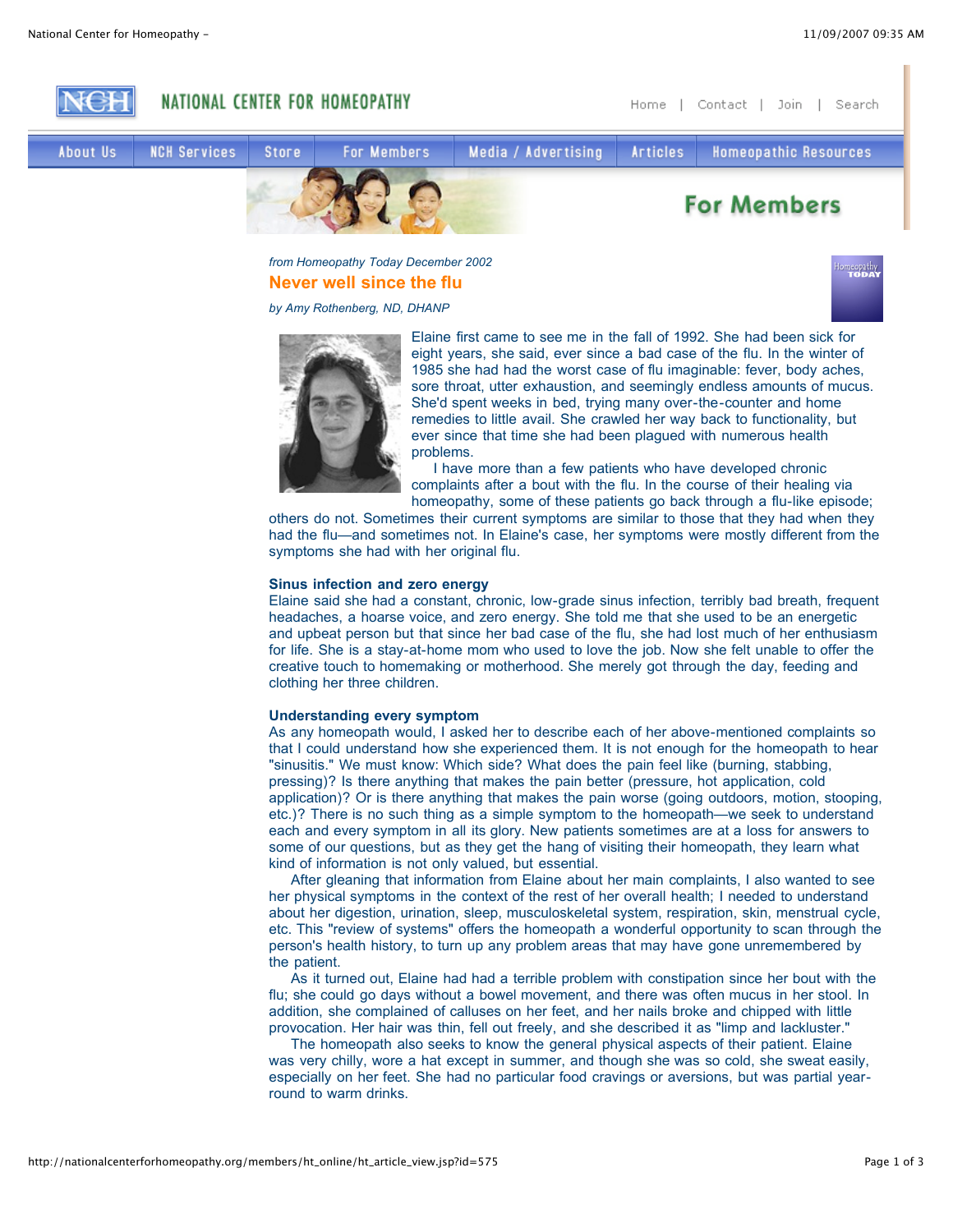# **Observing her demeanor**

As I moved through her interview, I observed Elaine to be a quiet, reserved woman with a carefulness about her. She chose her words intentionally and did not embellish her answers. She was soft-spoken and receding in her manner. I mentioned this observation and she agreed, "Yes, I don't take up much space in my family, I'm the peacemaker, I don't like discord. I am insecure and often feel inferior to those around me. I apologize constantly, even if it's not my fault."

Since her bout with the flu, her whole demeanor had shifted, she told me. She felt overly dependent on her husband, which made her feel weak and unable to fend for herself. She often became overwhelmed with the role of taking care of the children and keeping house.

### **A remedy to strengthen from within**

I felt I had a good homeopathic remedy for her, a remedy that could help address the physical concerns she was experiencing since she'd had the flu—but also a remedy that could help strengthen her from within, to shore up her spirits and enable her to embrace life, her family, and her own interests more fully.

I prescribed the remedy Silicea based on the type of sinusitis she suffered: she had thick mucus which was difficult to dislodge, she experienced pinpoint pains to the face, and she felt better with warm applications and warm drinks. Also reminiscent of Silicea were the bad breath and the chronic constipation—without the urge to go and with a sense of a lump in her rectum —which she had endured for years. These physical discomforts were woven together in my analysis with her yielding, conscientious nature and her self-esteem issues, leading me to Silicea as a constitutional remedy. It should be noted that any remedy can be used to treat a person who has never been well since a flu—the whole person must be considered, with all of their symptomatology.

I asked Elaine to return six weeks later. I also asked her to call me if she became ill during that time so that together we might try to help her fight off any acute illness.

#### **"I'm back!"**

Sure enough, she returned six weeks later, elated and bursting with gratitude—she felt she was "back." This is a wonderful report to a homeopath's ears. When patients say that they feel they are "back to their old selves," we know they are moving in the right direction. Even if some of Elaine's physical symptoms had not gone away—and most of them had—I would've stuck with this remedy after a good report like that, trusting that she was on the healing path and her vital force would continue the work it had begun.

Indeed, I did not give her another dose of Silicea until some eight months later when she seemed to have relapsed a bit (the first inkling of that was a return of the constipation).

I have seen Elaine periodically over the last decade, through the many trials and challenges that life offers up. Sometimes she gets another dose of Silicea, sometimes we talk about diet and exercise or particular home remedies she might try. She remains thankful and even incredulous that those little pills could finally take ahold of that old flu and put it where it belonged.

## About the author:

Amy Rothenberg, ND, DHANP, practices in Enfield, Connecticut. Her upcoming book, *The Homeopathic Treatment of Autism*, which she has co-authored with her husband Paul Herscu, ND, DHANP, is due to be published in the spring. She teaches for the New England School of Homeopathy (**http://www.nesh.com/**) and the NCH.

### Sidebar:

# **A tale of two flus** by Eileen Isison

Once upon a time there was a house full of relatives gathered for a holiday. Tensions were high as everyone stepped on each others' toes. The son was clearly out of sorts with the "flu." He was tired and droopy, eyes half closed with chills and fever. The homeopath among them suggested to the mother that she give her son some Gelsemium. The next day the son was all better, no fever, no chills—basically wide-eyed and bushy tailed. "A miracle the mother and the other relatives exclaimed." "A coincidence," the non-believing son proclaimed. "Maybe it wasn't the flu at all."

A week or two later his sister got the "flu." She had a high fever and a painful cough that made her feel like her head was about to split. "Try the Gelsemium," the brother said, and she did since she happened to have some on hand. The homeopath said it was probably not what she needed because the symptoms were not the same as the brother's had been, but the sister took it anyway. Of course the Gelsemium didn't help.